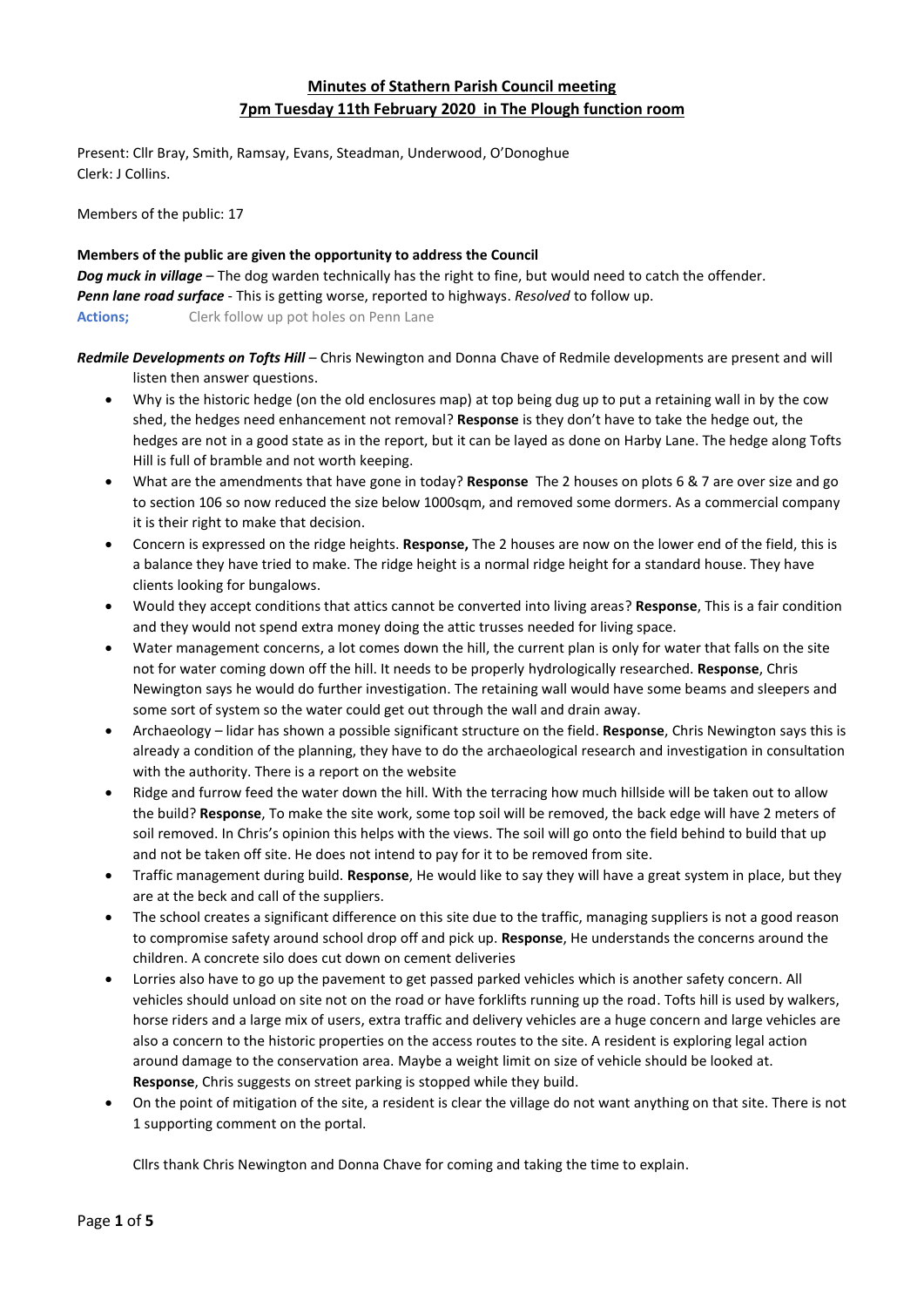**STAT2** – Parking is still opposite the Valebrook junction making this area unsafe, Cllrs request this is addressed by Redmile and thank them for cleaning the mud off the roads.

# **WMI Feasibility study;**

Carrie Fryer explains the WMI Hall feasibility study – The management committee of the WMI are putting together a report with an architect, to provide a scheme for them to bid for 106 funding linked to STAT1. They are not plans that have been submitted to planning at this stage, but something that satisfies the needs of the village. The report is based on consultation with the main users and there will be further consultation when funds are secured. In brief they are looking at a wider more flexible, modernised hall, with better heating and a store room. As well as enabling it to be done piecemeal as funds allow.

Where the kitchen is single skin, it is cold and damp, that entire side of the hall needs prioritising and doing fairly quickly, so this may be done first.

The cost of the full improvements as shown with the model would cost £400000.00. The store room alone is £20000.00

The hall costs £5000 per annum just to keep it open, it is not a cheap building to run and they rely on fundraising for any improvements.

When asked how rigid the design is. They wouldn't want a whole new process as this plan has already been paid for. The front façade is the historical and protected asset, the rigidity depends on funds, there is room for further consultation,

and the plans that get submitted is dependant on the funds they can get.

The WMI are applying for a technology grant at the moment to give online and computer access. A resident brought attention to age UK who are putting together a schedule of grants for digital communication. It was asked if they have considered knocking the building down and rebuilding retaining just the front façade? They have explored this and it is a case of getting the feasibility study done first. Raising the capital is tricky as well as having something available for the community to use. The 106 application must go in to tie with the STAT1 application.

# **333. Co-option of a new Councillor – Item brought forward to the beginning of the meeting.**

One application has been received. Cllr Smith proposes Mr Julian Plews is appointed. Cllrs Ramsay and Underwood second. *Resolved* Julian Plews is appointed as Councillor.

**Actions;** Clerk to forward documents to Mr Plews.

**321. Apologies for absence**

None.

**322. Minutes of the Meeting held on the 14th Jan 2020** The minutes of the meeting, copies of which had been previously circulated to Members. *Resolved* as an accurate representation and signed by the Chair.

# **323. Declarations of interest and dispensations**

To be declared during the agenda item if applicable.

# **324. Receipt of Stathern NHP committee meeting minutes**

Thank you to all participants of theme groups a lot of time has been given up to achieve this. The chapters are being fully drafted.

After debate about the questionnaire – it was decided to do another open event 27th Mar in WMI to show what has come from theme groups. A brief for this will be in the Star, FB and website.

There was a query around site allocation – It was recommended to allocate a site in or around the village so the next STAT site was initially proposed. To make an allocation it must be put to the village and ask where, as we are over developed at this point and this would encourage land to be put forward we will not allocate for now, this will be reviewed at a later date. The timescale to do the site assessments is also an issue along with the questionnaire. It is a bit behind on time which is exacerbated by the developers coming forward so fast. Should MBC fall below a 5yr land supply, our local NHP is thrown out without a STAT4, if we had a STAT4 allocated our NHP would stand.

The initial draft should be submitted in Sept. A submitted draft has some relevance but carries no weight.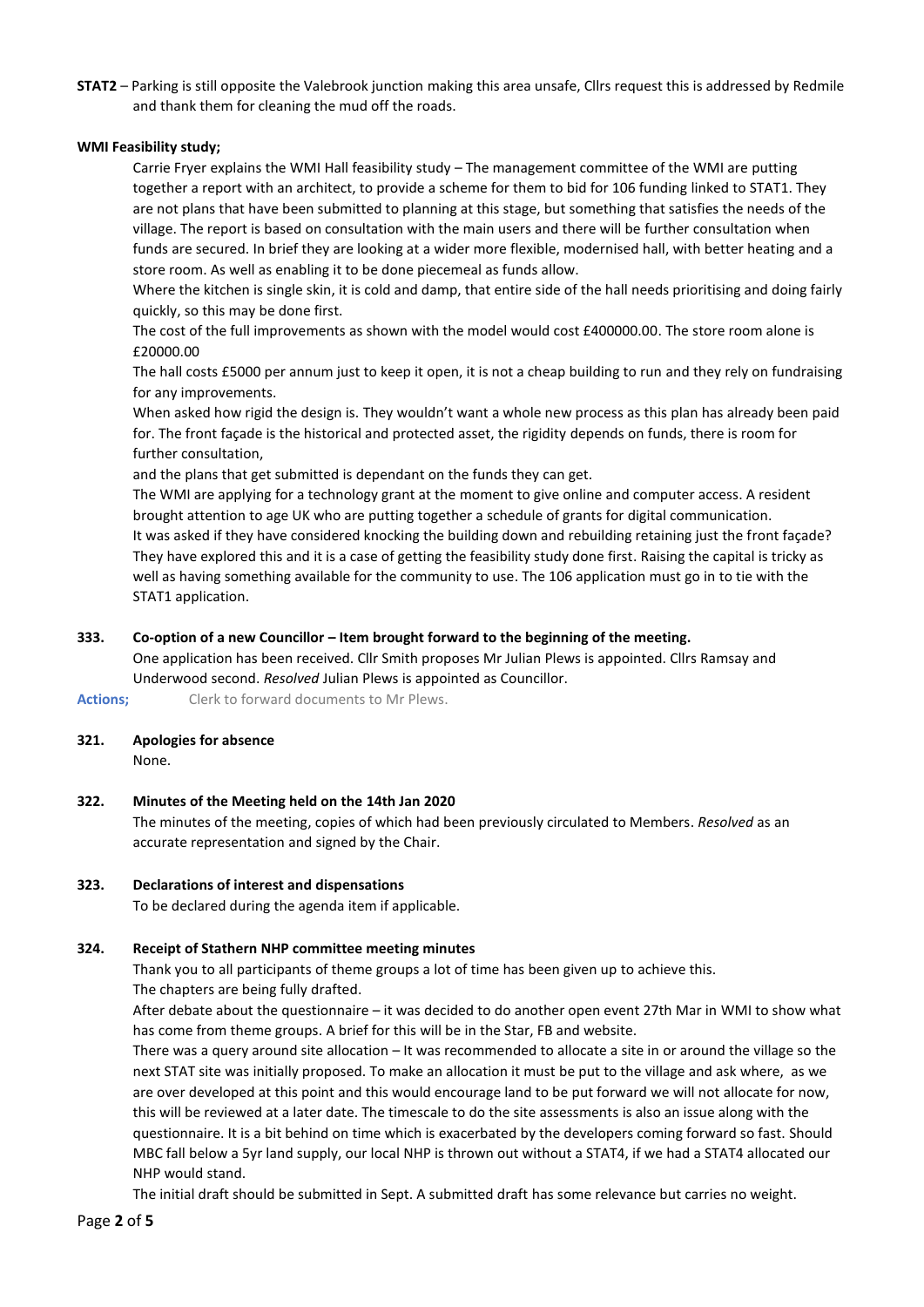# **325. Receipt of update from WMI**

Email was read out;

- The S106 application has been sent to Melton Borough Council for substantial improvements to the hall, following user and public consultation.
- WMI open day This was at the end of January and was very successful. There were historical documents laid out for people to see as well as information on regular hall bookings. Lots of ideas were gathered
- Events Race night on Sat 25th April, Gin / craft / beer festival in July. A village BBQ in August as well as the 10k and duathlon.

### **326. Receipt of SRA minutes and update**

The meeting will be this month as it clashed with NHP meeting in January.

# **327. Correspondence / Planning Applications, including those received prior to the meeting**

#### **Planning Applications**

**20/00147/FUL** – Change of use from unused site into off road winter caravan storage area. Land North of Station Yard, Harby Lane

300sq meters, hardstanding to be updated.

*Resolved* to comment requesting Stathern village is not used as a thoroughfare to access the site.

**Action;** Clerk write to planner.

# **20/00104/FUL** – New 2 storey four-bedroom dwelling, Chantry House, 3 Chapel Lane.

STAT1 details have this as a flood risk area. Concerns over a) narrow and shared drive for access. b) It is in the curtilage of a listed building. Cllr Bray proposes a request for postponement to allow for neighbour consultation. Seconded by Cllr's. Ramsay and Underwood.

*Resolved* Clerk to request a postponement to consultation period and point out it faces STAT1 and is in flood risk area. and water management.

Actions; Clerk to write to planner.

**20/00089/FULHH** – Demolition of existing part 2 storey extension, conversion of existing garage into living space including new windows to the front and a new pitched roof. Construction of a new front entrance porch. Woodside House, 27 The Green

Cllr O'Donoghue has a conflict of interests and takes no part in the discussion or decision. *Resolved* That the PC have no comment on this application.

**20/00083/FULHH** – Single storey side and front extensions, The Beeches, 35 Main Street No comment to make on this

## **Tofts Hill amendments**

#### No change to previously submitted objection.

Actions; Clerk respond to the planning officer.

#### **Correspondence**

- Details of Shire environment grant scheme, first round closing 28th Feb. Sent to Cllrs and WMI on 16.01.20
- Mayors race night in aid of Rainbows children's charity 19th March *Resolved* no one to attend.
- VE day event planning *Resolved* that nothing is proposed.
- Devolution letter, all seven district councils are in support of this. Sent to Cllrs 05.02.20.
- Groundwork UK have confirmed the project variation for NHP funding.
- Mill Hill job raised to clear and jet the gulley's, then assess for further investigation. Work is booked for 13th Feb

#### **328. Approval sought for Your Locale invoice**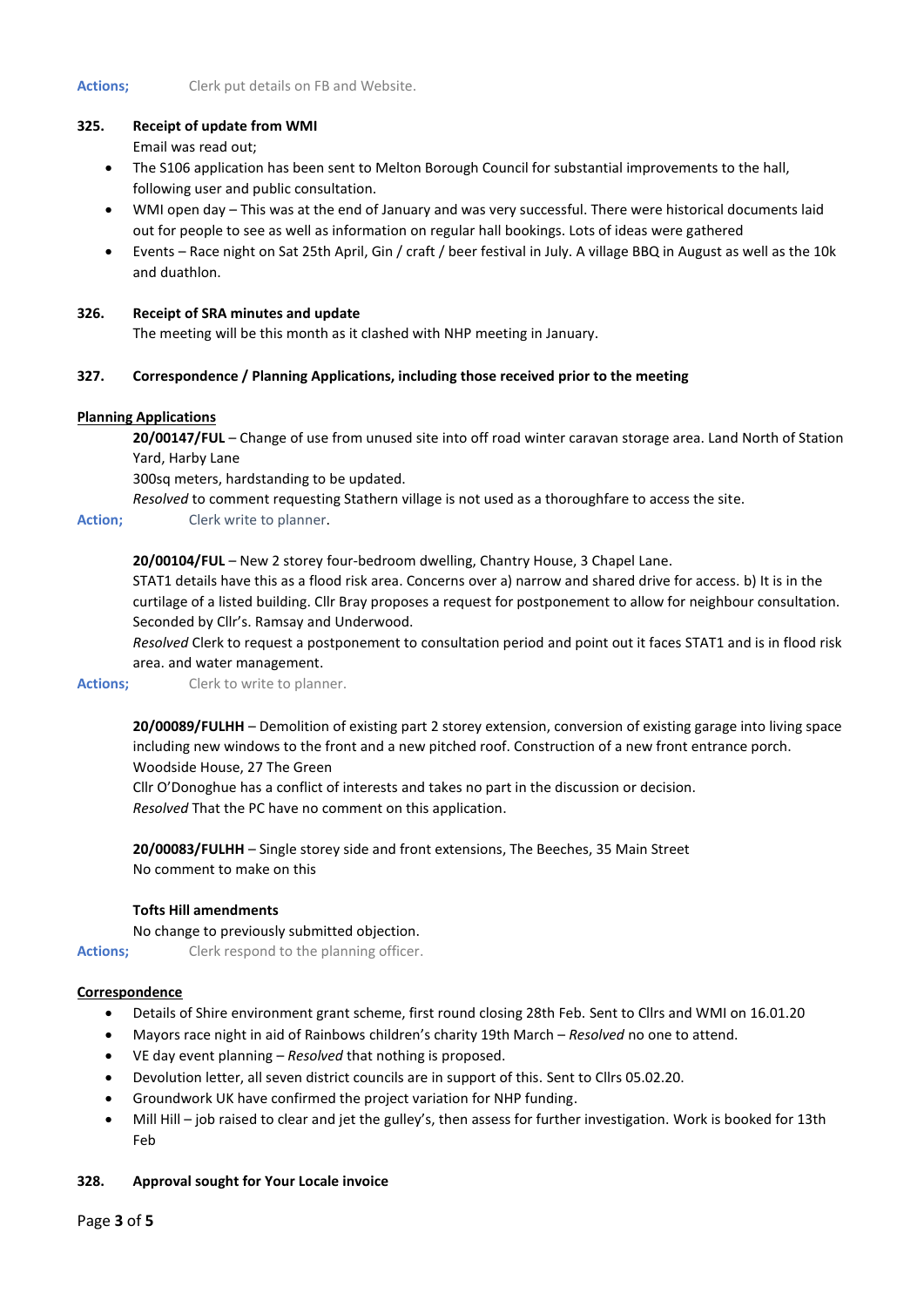This has been approved by the NHP steering group. Cllr Underwood proposes to pay and Cllrs Ramsay and O'Donoghue second. *Resolved* to pay invoice of £2400.00

# **329. Payments and Receipts**

#### *Payments*

| Clerk salary (4 weeks) | £561.00 22643  |       |
|------------------------|----------------|-------|
| H P Instant ink        | £4.50          | 22644 |
| Norton Anti Virus      | £44.99 22644   |       |
| G Hourd                | £250.00 22645  |       |
| WaterPlus              | £28.24 22646   |       |
| J Daws                 | £12.00 22647   |       |
| Your Locale            | £2400.00 22648 |       |

*Resolved* that the invoices have been inspected by Cllrs, payments approved and cheques signed.

#### *Receipts*

None

#### *Playpark account*

#### *Payments*

None

*Receipts*

None

# **Hands Charity**

*Receipts*

None

# *Payments*

None

# **330. STAT1 development – Any updates prior to meeting**

Nineteen 47 are working up amendments to the indicative masterplan with Davidsons. Guy will keep Parish Council posted on progress of the amendments. Clerk has asked to meet at the layby at the top of Mill Hill to indicate where the Parish would like the photomontage for the view to be taken from.

The Parish Council attended a meeting with developers, supported by planning officers. This was fairly positive with a lot of issues to think about there will be further meetings when they come back with new masterplan. PC raised the main issues of, density, design, flooding, tree retention, design of area, the buffer, lack of bungalows that were in the initial plan, traffic and parking. A big hold up for now is that planning officers are waiting for key information from highways. The PC will keep posting what we are taking to them and what they come back with via the usual methods. Some things will be held for conditions at a later date. A resident feels their end of the village is not represented. Cllr Underwood underlines that all are represented, the developers are also talking direct to residents where an issue has been raised. If you have something you want to say do so to the PC, if you contact the planning officers direct please copy in the PC too so all are in the loop. The PC have no intention to exclude anyone, just make the outcome workable for all, the Cllrs are here to represent everyone and their issues raised.

Consultation on Valebrook's connectivity with new development via The Meadow, a footpath across the stream to link up with the suggested paths on the green areas of the development. Details are in the Stathern Star next week. Feedback needs to come back quite quickly. Suggested is a footpath with gates at either end so it is not a cycle route and for it to be lit. A copy of the Star will be delivered to the directly affected neighbouring houses. To be advertised on FB and via the Website. Responses are to be emailed or delivered to the clerk; all details will be on the consultation form. *Resolved* to run a village consultation.

Actions; Cllr Bray deliver Star to neighbouring houses. Clerk to advertise on FB and Web and collate the responses for next meeting.